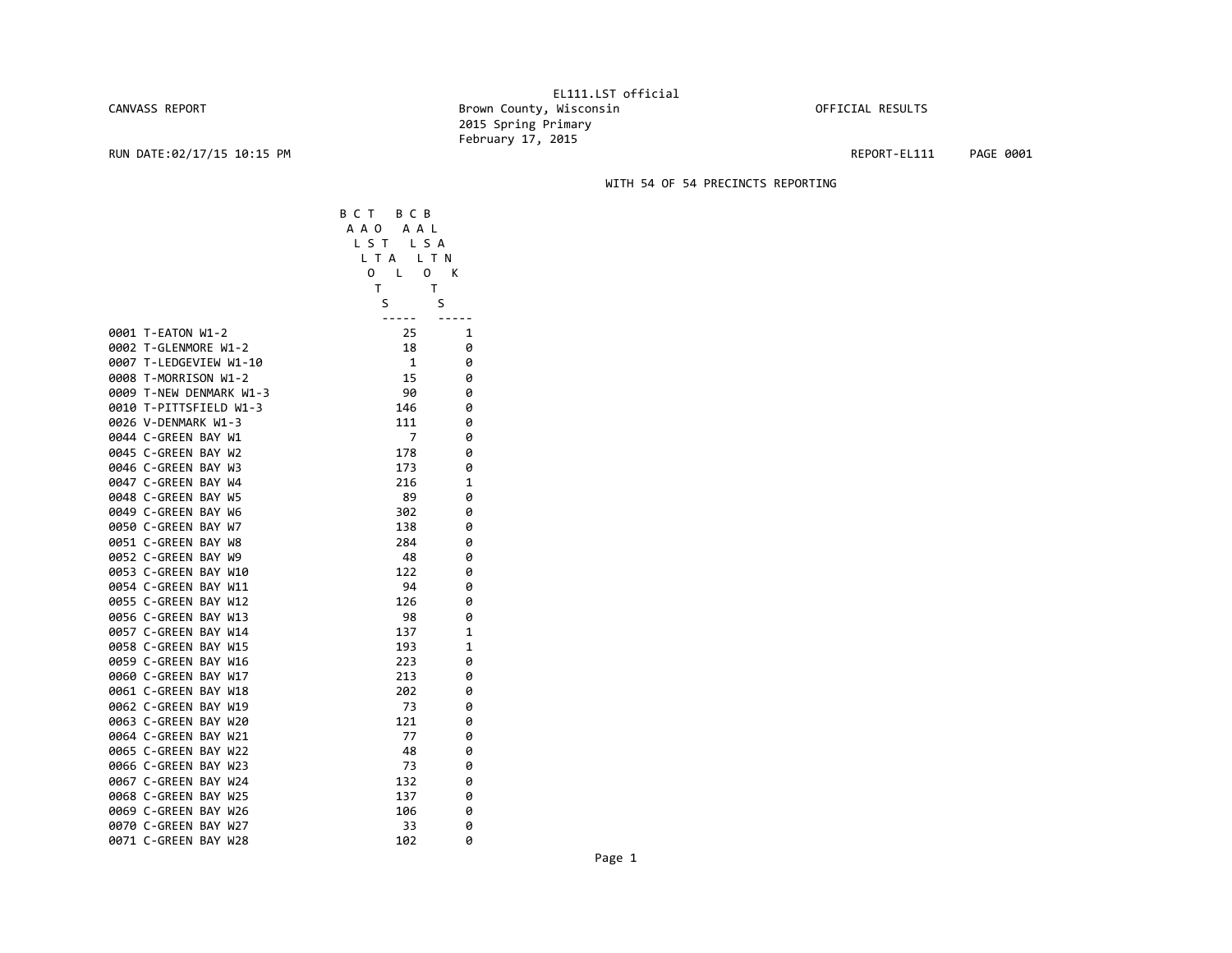| n e                                          | d p<br>d w<br>0                                                                                         | a a<br>R<br>$\mathbf I$<br>y u                                      |                                 |                                   |                    |           |
|----------------------------------------------|---------------------------------------------------------------------------------------------------------|---------------------------------------------------------------------|---------------------------------|-----------------------------------|--------------------|-----------|
| BН<br>r o<br>a l                             | a i<br>v e<br>i s                                                                                       | W<br>R T                                                            |                                 |                                   |                    |           |
| Vote for not more than 1                     | D N                                                                                                     |                                                                     |                                 |                                   |                    |           |
| Pittsfield Town Board Supervisor #2          |                                                                                                         |                                                                     | WITH 1 OF 1 PRECINCTS REPORTING |                                   |                    |           |
| RUN DATE:02/17/15 10:15 PM                   |                                                                                                         |                                                                     |                                 |                                   | REPORT-EL111       | PAGE 0003 |
| CANVASS REPORT                               |                                                                                                         | Brown County, Wisconsin<br>2015 Spring Primary<br>February 17, 2015 |                                 |                                   | UNOFFICIAL RESULTS |           |
| CANDIDATE TOTALS                             | 7447                                                                                                    | 7                                                                   |                                 |                                   |                    |           |
| 0090 C-GREEN BAY W47                         | 203                                                                                                     | 1                                                                   |                                 |                                   |                    |           |
| 0089 C-GREEN BAY W46                         | 147                                                                                                     | 0                                                                   |                                 |                                   |                    |           |
| 0088 C-GREEN BAY W45                         | 250                                                                                                     | 0                                                                   |                                 |                                   |                    |           |
| (CONTINUED FROM PREVIOUS PAGE)               | LTA LTN<br>0<br>$\mathsf{L}$<br>$\overline{0}$<br>$\mathsf{T}$<br>$\mathsf{T}$<br>S<br>S<br>$- - - - -$ | К                                                                   |                                 |                                   |                    |           |
|                                              | A A O<br>A A L<br>LST LSA                                                                               |                                                                     |                                 |                                   |                    |           |
|                                              | B C T B C B                                                                                             |                                                                     |                                 |                                   |                    |           |
|                                              |                                                                                                         |                                                                     |                                 | WITH 54 OF 54 PRECINCTS REPORTING |                    |           |
| RUN DATE:02/17/15 10:15 PM                   |                                                                                                         | February 17, 2015                                                   |                                 |                                   | REPORT-EL111       | PAGE 0002 |
|                                              |                                                                                                         | 2015 Spring Primary                                                 |                                 |                                   |                    |           |
| CANVASS REPORT                               |                                                                                                         | Brown County, Wisconsin                                             |                                 |                                   | UNOFFICIAL RESULTS |           |
| 0087 C-GREEN BAY W44                         | 333                                                                                                     | $\mathbf{1}$                                                        |                                 |                                   |                    |           |
| 0086 C-GREEN BAY W43                         | 224                                                                                                     | 0                                                                   |                                 |                                   |                    |           |
| 0085 C-GREEN BAY W42                         | 121                                                                                                     | 0                                                                   |                                 |                                   |                    |           |
| 0083 C-GREEN BAY W40<br>0084 C-GREEN BAY W41 | 83                                                                                                      | 0<br>0                                                              |                                 |                                   |                    |           |
| 0082 C-GREEN BAY W39                         | 234<br>170                                                                                              | 0                                                                   |                                 |                                   |                    |           |
| 0081 C-GREEN BAY W38                         | 200                                                                                                     | 0                                                                   |                                 |                                   |                    |           |
| 0080 C-GREEN BAY W37                         | 152                                                                                                     | 0                                                                   |                                 |                                   |                    |           |
| 0079 C-GREEN BAY W36                         | 76                                                                                                      | $\mathbf{1}$                                                        |                                 |                                   |                    |           |
| 0078 C-GREEN BAY W35                         | 191                                                                                                     | 0                                                                   |                                 |                                   |                    |           |
| 0077 C-GREEN BAY W34                         | 219                                                                                                     | 0                                                                   |                                 |                                   |                    |           |
| 0076 C-GREEN BAY W33                         | 97                                                                                                      | 0                                                                   |                                 |                                   |                    |           |
| 0075 C-GREEN BAY W32                         | 134                                                                                                     | 0                                                                   |                                 |                                   |                    |           |
| 0074 C-GREEN BAY W31                         | 155                                                                                                     | 0                                                                   |                                 |                                   |                    |           |
| 0073 C-GREEN BAY W30                         | 159                                                                                                     | 0                                                                   |                                 |                                   |                    |           |
| 0072 C-GREEN BAY W29                         | 148                                                                                                     | 0                                                                   |                                 |                                   |                    |           |
|                                              |                                                                                                         |                                                                     | EL111.LST official              |                                   |                    |           |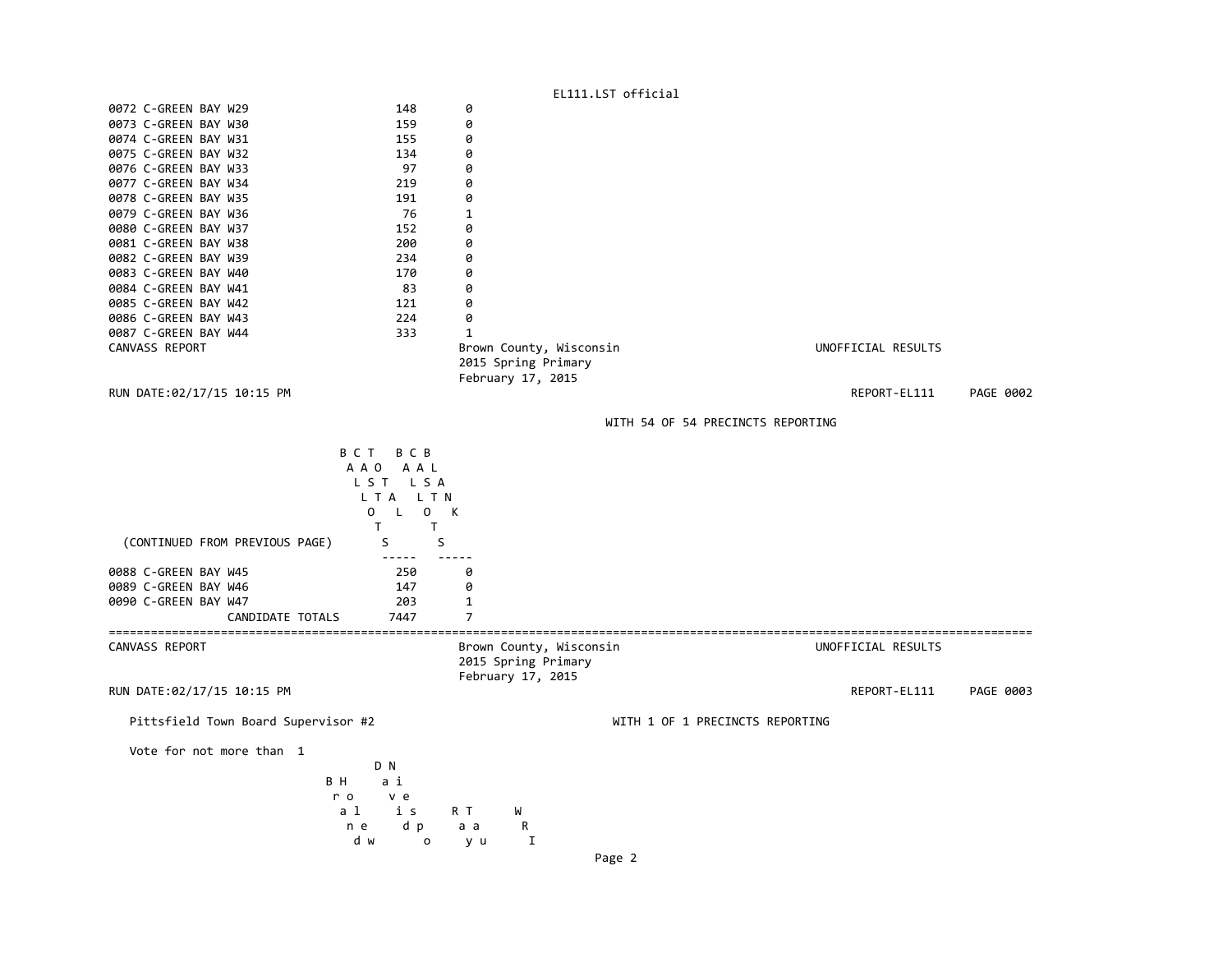|                                                            |                | EL111.LST official |              |                |                |                |                                   |
|------------------------------------------------------------|----------------|--------------------|--------------|----------------|----------------|----------------|-----------------------------------|
|                                                            | o i            | d                  | Τ<br>s       | 0 <sub>V</sub> | U V            |                |                                   |
|                                                            | n n            | z                  | $\mathsf{C}$ | E              | V <sub>0</sub> | N <sub>0</sub> |                                   |
|                                                            | s              | a                  | h            |                | E T            | D T            |                                   |
|                                                            | k              | n                  | e            | I              | R E            | E E            |                                   |
|                                                            | i              | y                  | r            | N              | S              | R S            |                                   |
|                                                            |                |                    |              | (NON)          |                |                |                                   |
|                                                            | ----           |                    |              |                |                |                |                                   |
| 0010 T-PITTSFIELD W1-3                                     | 67             | 28                 | 51           | 0              | Ø              | 0              |                                   |
| CANDIDATE TOTALS                                           | 67             | 28                 | 51           |                |                |                |                                   |
| CANDIDATE PERCENT<br>------------------------------------- | 45.89          | 19.17              | 34.93        |                |                |                |                                   |
|                                                            |                |                    |              |                |                |                |                                   |
| City of Green Bay Mayor                                    |                |                    |              |                |                |                | WITH 47 OF 47 PRECINCTS REPORTING |
| Vote for not more than 1                                   |                |                    |              |                |                |                |                                   |
|                                                            | D V            |                    |              |                |                |                |                                   |
|                                                            | a a            |                    |              |                |                |                |                                   |
|                                                            | v n            |                    |              |                |                |                |                                   |
|                                                            | i d            |                    | W            |                |                |                |                                   |
|                                                            | J S<br>d e     |                    | R            |                |                |                |                                   |
|                                                            | i c            | T J W<br>r         | I            |                |                |                |                                   |
|                                                            | m h            | L                  | h.a<br>T     |                | 0 V<br>U V     |                |                                   |
|                                                            | ${\mathsf m}$  | e<br>о             | $\mathsf n$  | E              | V 0            | N <sub>0</sub> |                                   |
|                                                            | i              | e                  | m D e        |                | E T            | D T            |                                   |
|                                                            | t              | s                  | a e          | I              | R E            | E E            |                                   |
|                                                            | t              | t                  | s            | N              | S              | R S            |                                   |
|                                                            |                |                    |              | (NON)          |                |                |                                   |
|                                                            | $- - - -$      |                    |              |                |                |                |                                   |
| 0044 C-GREEN BAY W1                                        | $\overline{2}$ | $\overline{2}$     | 3            | 0              | 0              | 0              |                                   |
| 0045 C-GREEN BAY W2                                        | 111            | 10                 | 57           | 0              | 0              | 0              |                                   |
| 0046 C-GREEN BAY W3                                        | 113            | 21                 | 36           | 3              | 0              | 0              |                                   |
| 0047 C-GREEN BAY W4                                        | 135            | 15                 | 65           | 0              | 0              | 1              |                                   |
| 0048 C-GREEN BAY W5                                        | 51             | 7                  | 31           | 0              | 0              | 0              |                                   |
| 0049 C-GREEN BAY W6                                        | 152            | 18                 | 132          | 0              | 0              | 0              |                                   |
| 0050 C-GREEN BAY W7                                        | 63             | 11                 | 64           | 0              | 0              | 0              |                                   |
| 0051 C-GREEN BAY W8                                        | 144            | 16                 | 124          | 0              | 0              | 0              |                                   |
| 0052 C-GREEN BAY W9                                        | 32             | 4                  | 12           | 0              | 0              | 0              |                                   |
| 0053 C-GREEN BAY W10                                       | 53             | 10                 | 59           | 0              | 0              | 0              |                                   |
| 0054 C-GREEN BAY W11                                       | 36             | 17                 | 41           | 0              | 0              | 0              |                                   |
| 0055 C-GREEN BAY W12                                       | 48             | 17                 | 61           | 0              | 0              | 0              |                                   |
| 0056 C-GREEN BAY W13                                       | 35             | 9                  | 53           | $\mathbf{1}$   | 0              | 0              |                                   |
| 0057 C-GREEN BAY W14                                       | 54             | 15                 | 67           | 0              | 0              | $\mathbf{1}$   |                                   |
| 0058 C-GREEN BAY W15                                       | 105            | 16                 | 71           | 0              | 0              | 1              |                                   |
| 0059 C-GREEN BAY W16                                       | 177            | 6                  | 40           | 0              | 0              | 0              |                                   |
| 0060 C-GREEN BAY W17                                       | 98             | 30                 | 84           | $\mathbf{1}$   | 0              | 0              |                                   |
| 0061 C-GREEN BAY W18                                       | 123            | 7                  | 72           | 0              | 0              | 0              |                                   |
| 0062 C-GREEN BAY W19                                       | 35             | 8                  | 30           | 0              | 0              | 0              |                                   |
| 0063 C-GREEN BAY W20                                       | 65             | 14                 | 42           | 0              | 0              | 0              |                                   |
| 0064 C-GREEN BAY W21                                       | 29             | 10                 | 37           | $\mathbf{1}$   | Ø              | 0              |                                   |
| 0065 C-GREEN BAY W22                                       | 28             | 3                  | 17           | 0              | 0              | 0              |                                   |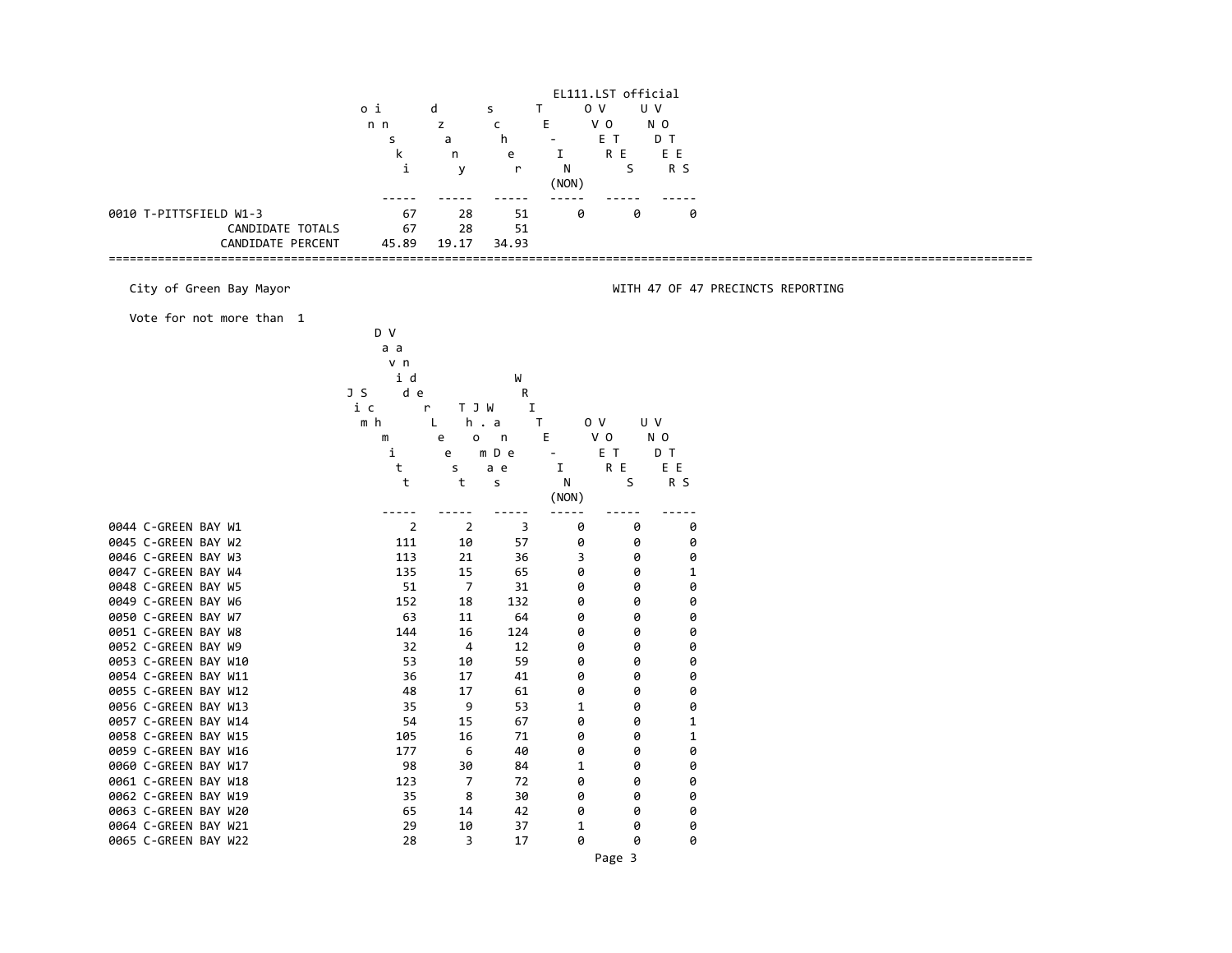| EL111.LST official             |             |            |                         |                          |                |              |                                   |  |  |  |
|--------------------------------|-------------|------------|-------------------------|--------------------------|----------------|--------------|-----------------------------------|--|--|--|
| 0066 C-GREEN BAY W23           | 40          | 7          | 26                      | 0                        | 0              | 0            |                                   |  |  |  |
| 0067 C-GREEN BAY W24           | 46          | 19         | 67                      | 0                        | 0              | 0            |                                   |  |  |  |
| CANVASS REPORT                 |             |            | Brown County, Wisconsin |                          |                |              | UNOFFICIAL RESULTS                |  |  |  |
|                                |             |            | 2015 Spring Primary     |                          |                |              |                                   |  |  |  |
|                                |             |            | February 17, 2015       |                          |                |              |                                   |  |  |  |
| RUN DATE:02/17/15 10:15 PM     |             |            |                         |                          |                |              | REPORT-EL111<br>PAGE 0004         |  |  |  |
|                                |             |            |                         |                          |                |              |                                   |  |  |  |
| City of Green Bay Mayor        |             |            |                         |                          |                |              | WITH 47 OF 47 PRECINCTS REPORTING |  |  |  |
|                                |             |            |                         |                          |                |              |                                   |  |  |  |
| Vote for not more than 1       |             |            |                         |                          |                |              |                                   |  |  |  |
|                                | D V         |            |                         |                          |                |              |                                   |  |  |  |
|                                |             |            |                         |                          |                |              |                                   |  |  |  |
|                                | a a         |            |                         |                          |                |              |                                   |  |  |  |
|                                | v n         |            |                         |                          |                |              |                                   |  |  |  |
|                                | i d         |            | W                       |                          |                |              |                                   |  |  |  |
|                                | J S<br>d e  |            | R                       |                          |                |              |                                   |  |  |  |
|                                | i c<br>r    | T J W      | I                       |                          |                |              |                                   |  |  |  |
|                                | m h         | h . a<br>L | T.                      |                          | U V<br>0 V     |              |                                   |  |  |  |
|                                | m           | e<br>o     | n                       | Е                        | V <sub>0</sub> | N O          |                                   |  |  |  |
|                                | i           | e          | m D e                   | $\overline{\phantom{a}}$ | E T            | D T          |                                   |  |  |  |
|                                | t           | s          | a e                     | I                        | R E            | E E          |                                   |  |  |  |
|                                | t           | t          | s                       | N                        | S              | R S          |                                   |  |  |  |
| (CONTINUED FROM PREVIOUS PAGE) |             |            |                         | (NON)                    |                |              |                                   |  |  |  |
|                                | $- - - - -$ |            |                         |                          |                | -----        |                                   |  |  |  |
| 0068 C-GREEN BAY W25           | 59          | 19         | 59                      | 0                        | 0              | 0            |                                   |  |  |  |
| 0069 C-GREEN BAY W26           | 69          | 14         | 22                      | 1                        | 0              | 0            |                                   |  |  |  |
| 0070 C-GREEN BAY W27           | 16          | 3          | 14                      | 0                        | 0              | 0            |                                   |  |  |  |
| 0071 C-GREEN BAY W28           | 40          | 14         | 48                      | 0                        | 0              | 0            |                                   |  |  |  |
| 0072 C-GREEN BAY W29           | 42          | 24         | 82                      | 0                        | 0              | 0            |                                   |  |  |  |
| 0073 C-GREEN BAY W30           | 78          | 26         | 54                      | 1                        | 0              | 0            |                                   |  |  |  |
| 0074 C-GREEN BAY W31           | 66          | 26         | 63                      | 0                        | 0              | 0            |                                   |  |  |  |
| 0075 C-GREEN BAY W32           | 55          | 28         | 50                      | 1                        | 0              | 0            |                                   |  |  |  |
| 0076 C-GREEN BAY W33           | 54          | 7          | 36                      | 0                        | 0              | 0            |                                   |  |  |  |
|                                |             |            |                         |                          |                |              |                                   |  |  |  |
| 0077 C-GREEN BAY W34           | 73          | 41         | 104                     | 1                        | 0              | 0            |                                   |  |  |  |
| 0078 C-GREEN BAY W35           | 97          | 21         | 73                      | 0                        | 0              | 0            |                                   |  |  |  |
| 0079 C-GREEN BAY W36           | 36          | 14         | 24                      | 1                        | 0              | 1            |                                   |  |  |  |
| 0080 C-GREEN BAY W37           | 73          | 21         | 57                      | $\mathbf 1$              | 0              | 0            |                                   |  |  |  |
| 0081 C-GREEN BAY W38           | 101         | 21         | 78                      | 0                        | 0              | 0            |                                   |  |  |  |
| 0082 C-GREEN BAY W39           | 105         | 31         | 96                      | $\overline{2}$           | 0              | 0            |                                   |  |  |  |
| 0083 C-GREEN BAY W40           | 90          | 25         | 52                      | 3                        | 0              | 0            |                                   |  |  |  |
| 0084 C-GREEN BAY W41           | 47          | 11         | 25                      | 0                        | 0              | 0            |                                   |  |  |  |
| 0085 C-GREEN BAY W42           | 56          | 23         | 41                      | $\mathbf{1}$             | 0              | 0            |                                   |  |  |  |
| 0086 C-GREEN BAY W43           | 105         | 32         | 87                      | 0                        | 0              | 0            |                                   |  |  |  |
| 0087 C-GREEN BAY W44           | 209         | 44         | 79                      | 0                        | 0              | $\mathbf 1$  |                                   |  |  |  |
| 0088 C-GREEN BAY W45           | 164         | 28         | 57                      | 1                        | 0              | 0            |                                   |  |  |  |
| 0089 C-GREEN BAY W46           | 74          | 24         | 48                      | 1                        | 0              | 0            |                                   |  |  |  |
| 0090 C-GREEN BAY W47           | 120         | 21         | 59                      | $\overline{2}$           | 0              | $\mathbf{1}$ |                                   |  |  |  |
| CANDIDATE TOTALS               | 3604        | 810        | 2599                    | 22                       |                | 6            |                                   |  |  |  |
| CANDIDATE PERCENT              | 51.22       | 11.51      | 36.94                   | .31                      |                |              |                                   |  |  |  |
|                                |             |            |                         |                          |                |              |                                   |  |  |  |